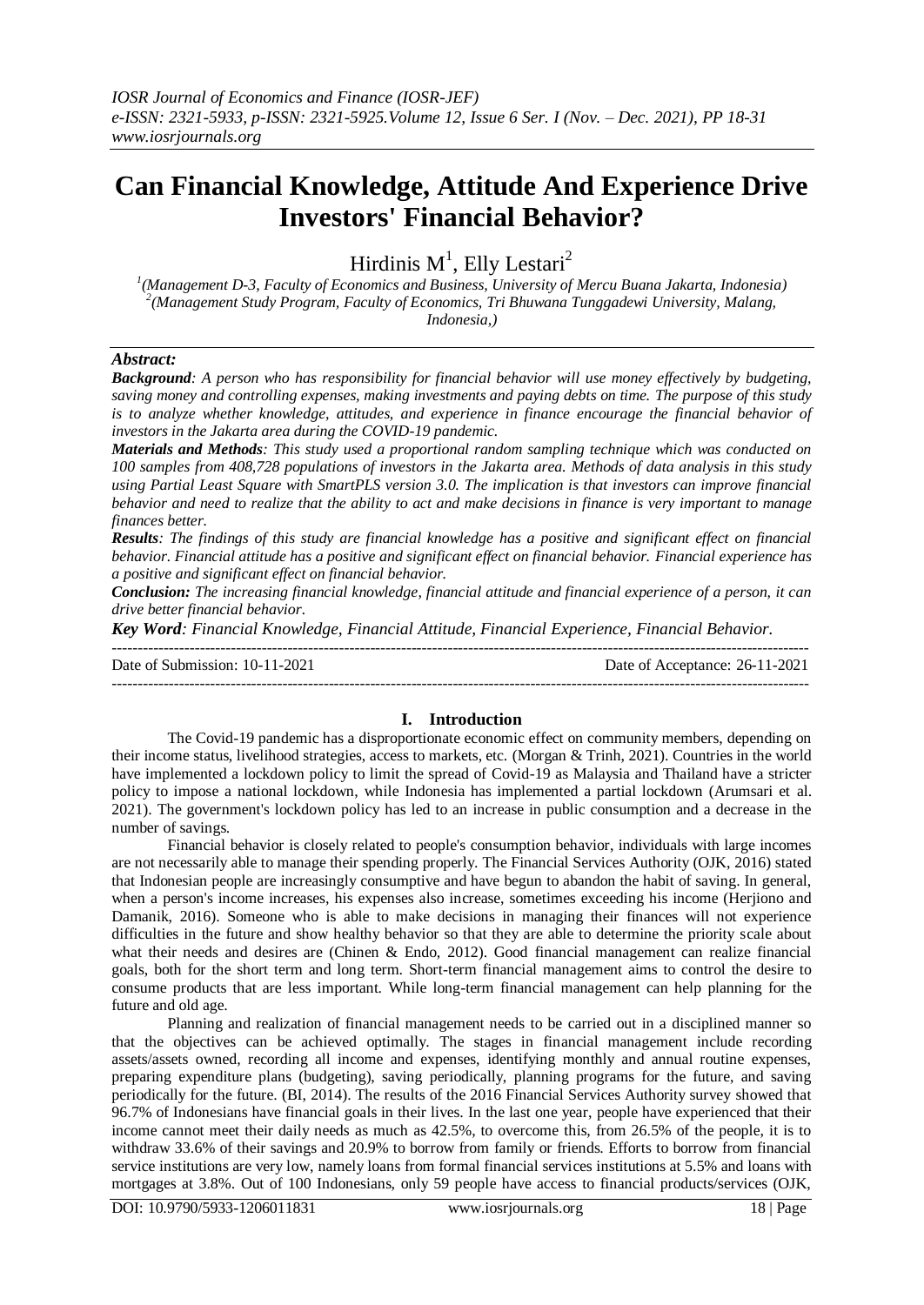2016). According to Nababan & Sadalia (2013), Indonesian people do not invest or cannot access the capital market and money market because they do not have sufficient knowledge about it.. Suryanto (2017) mentions that the factors that influence people's financial behavior are financial knowledge, financial attitude, financial experience, income and education level. Behavioral finance theory is an application of psychology in the discipline of finance. Wicaksono & Dvarda (2015) state that financial behavior studies how humans actually behave in a financial decision, especially studying how psychology affects financial decisions, companies and financial markets. The research findings of Garg  $\&$  Sing (2018) state that there is a reciprocal relationship between financial knowledge, financial attitudes and financial behavior.

An understanding of financial knowledge encourages someone to behave well in managing their finances for the long term. Financial knowledge is a person's mastery of various things about the financial world (Kholilah and Iramani, 2013). According to Cude et al., (2019) and Kim et al., (2019) low financial knowledge has raised concerns. The high financial knowledge that a person has will tend to have good financial behavior (Andrew & Linawati, 2014). Tang & Baker, (2016) in their research distinguish subjective financial knowledge from objective financial knowledge. The results of research by Robb & Woodyard (2011) show that objective and subjective financial knowledge affects financial behavior, with subjective knowledge having a relatively greater impact. However, according to Asaad, (2015) individuals with an objective level of financial knowledge may not necessarily have a positive self-perception about their level of knowledge (that is, subjective knowledge), and as a result may not take appropriate steps to manage finances.

Research by Wijaya & Yanuar (2021), Adiputra & Patricia (2020), Ramalho. & Forte (2019), Brilianti & Lutfi (2019), and Arifin et.al. (2017) find that financial knowledge has a positive effect on financial behavior. Meanwhile, the results of Yahaya et al. (2019), Dwiastanti (2017), and Herjiono & Damanik (2016) found that financial knowledge has no effect on financial behavior. Knowledge possessed by individuals can be applied based on their financial attitude.

According to Budiono, (2015) financial attitude must be owned by individuals to help individuals determine attitudes or behavior towards matters related to finance, be it management, budgeting, and how decisions will be taken when making investments. Herdjiono, & Damanik (2016) stated that attitude is an important factor in supporting financial behavior, where attitudes are generally influenced by the environment and social interaction. According to Rajna (2011) financial attitude can be interpreted as a person's state of mind, opinion and assessment of his personal finances which is applied to attitudes. Tsui-Yii & Sheng-Chen (2014) identify financial attitude as power prestige, retention, achievement anxiety and respect.

Financial attitude is one of the determinants that makes a person different from others because of the influence of one's financial behavior (Ramalho & Forte, 2019). Ajzen, (1991) examined the relationship between attitudes and behavior where attitude factors shape intentions and behavior. The results of research by Dwiastanti, A. (2017) and Herjiono & Damanik (2016) found that financial attitude has an effect on financial behavior. Furthermore, Adiputra & Patricia (2020), Ameliawati & Setiyani (2018) and Shim et.al. (2010) found that attitude has a positive relationship to financial management behavior. While the research findings of Ramalho. & Forte (2019), Lianto and Elizabeth (2018) and Rizkiawati & Haryono (2018), shows that financial attitude has no effect on financial behavior. Experience is identified as one of the factors that influence a person's financial behavior.

Lusardi & Tufano (2015) state that financial experience can reduce bad debt behavior because this experience can be a lesson about the dangers of excessive debt and the risk of late payment of bills. Financial experience is stated by Brilianti & Lutfi (2019) as the ability to make investment decisions to determine investment planning and management and to find out the current and future uses of financial management. Financial experience according to Chen, et.al. (2007) can lead to better financial management and better planning and better decision making Experience can be learned from personal experience, friends, family, community or others who are more experienced. Financial experience influences a person in determining financial management behavior. The results of research by Purwidianti & Tubastuvi (2019), Brilianti & Lutfi (2019), Ameliawati & Setiyani (2018), and Purwidianti and Mudjiyanti (2016) found that financial experience had a significant positive effect on financial behavior. The results of this study are not in accordance with the research findings of Dewanti & Haryono, (2021) which financial experience has no effect on financial management behavior.

This research was conducted because of the inconsistency of previous research and research on financial behavior is still limited in Indonesia. The difference between this study and previous research is that it was conducted during the COVID-19 pandemic with the research respondents used in this study were investors in the Jakarta area who represented Indonesia.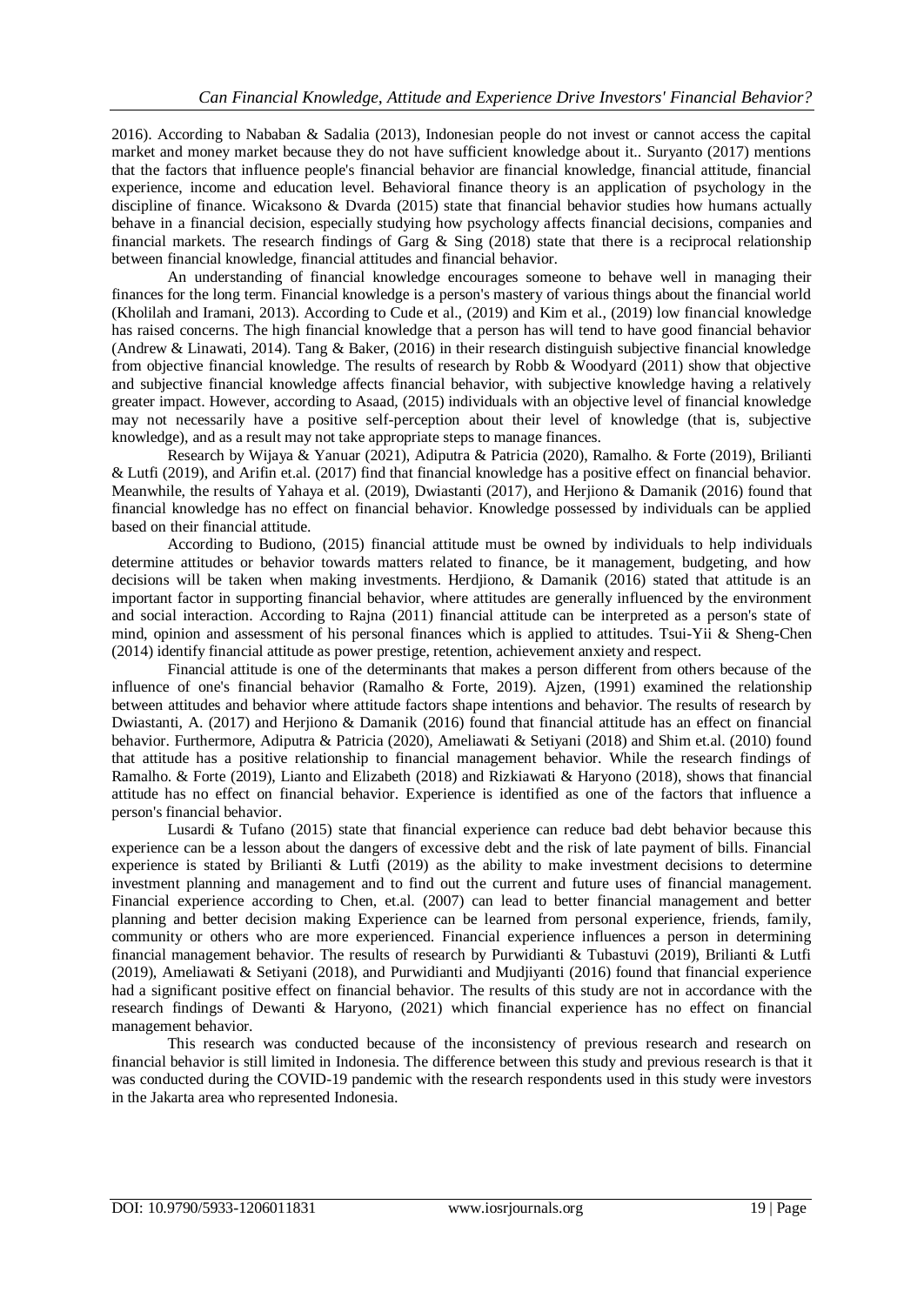## **II. Literature Review**

#### 1. Theory of Planned Behavior

According to Ajzen (1991, 2015) Theory of Planed Behavior (TPB) focuses on certain interesting behaviors, providing a comprehensive framework for explaining and understanding the determinants. Nguyen (2019) uses the Theory of Planned Behavior to explain the intention and behavior of individuals in sharing knowledge. This theory has a foundation on the perspective of beliefs that can influence a person's behavior specifically. The perspective of trust is carried out through the incorporation of various characteristics, qualities and attributes of certain information which then forms the will to act (Seni and Ratnadi, 2017).

A person performs a behavior because of an intention or purpose. A person's intention to behave is determined by three factors, namely attitudes, subjective norms and perceptions related to behavioral control. Satsios N., Hadjidakis S., (2018) stated that attitudes, subjective norms, and perceived behavioral control have a direct positive effect on intention to save and ultimately saving behavior. Attitude is defined as a positive or negative assessment of his attitude to be used as how a person should behave. Subjective norms are the thoughts of others who will support or not support them in doing something. While the perception of behavioral control refers to a person's perception of the ease or difficulty in performing the desired behavior (Rizkiawati and Asandimitra, 2018).

Based on the theory from the experts above, it can be concluded that the Theory of Planned Behavior explains that attitude towards behavior is an important point that can predict an action, however it is necessary to consider a person's attitude in testing subjective norms and measuring the person's perceived behavioral control. If there is a positive attitude, support from people around and a perception of ease because there are no barriers to behavior, the person's intention to behave will be higher.

#### 2. Financial Behavior

According to Wicaksono & Divarda (2015) financial behavior studies how humans actually behave in a financial decision, especially studying how psychology affects financial decisions, companies and financial markets. Financial behavior is built on various assumptions and ideas from economic behavior. When individuals take action, they must develop, evaluate, and choose among a series of options or options, where the final decision is based on the level of risk and uncertainty (Baker, et.al, 2017). Chinen and Endo (2012) stated that individuals who have the ability to make the right decisions about finances will not have financial problems in the future and show healthy financial behavior and are able to determine priority needs. Good financial behavior is described by having effective behavior such as preparing financial records, documentation on cash flow, cost planning, paying electricity bills, controlling credit card use, and planning savings (Zaimah, et al., 2013). According to Dew and Xiao (2011), financial behavior includes four financial dimensions, namely: 1). Consumption: Consumption is expenditure on various goods and services. A person's financial behavior can be seen from how he carries out his consumption activities such as what someone buys and why he buys it (Ida and Dwinta, 2010).

Indicators of consumption are price surveys and determine priorities. 2). Cash flow management: Cash flow is the main indicator of financial health, namely a measure of a person's ability to pay all the costs he has, good cash flow management is a balancing act, cash input and expenditure. Cash flow management indicators can be measured from whether someone pays bills on time, pays attention to records or evidence of cash flow and makes financial budgets and future plans (Hilgert and Hogart, 2003). 3). Saving and Investment: Savings can be defined as the portion of income that is not consumed in a certain period. Since one does not know what will happen in the future, money should be saved in anticipation of unexpected events. Investment is allocating or investing current resources with the aim of getting benefits in the future (Herdijono and Damanik, 2013). Saving and investment indicators can be measured from whether a person can save regularly/periodically and invest.

Financial behavior relates to one's financial responsibilities related to how to manage finances. The main activity in money management is the budgeting process. The budget aims to ensure that individuals are able to manage financial obligations in a timely manner by using the income received in the same period (Ida & Dwinta, 2010).

Nababan and Sadalia (2013) state that financial behavior explains how a person treats, manages, and uses their financial resources. With good financial management, you will not be trapped in unlimited desire behavior (Yulianti and Silvy, 2013). Each individual has different characteristics and tendencies of financial behavior as a result of the factors that influence the individual both internally and externally. Psychological influences such as nature and character are the strongest factors that influence a person's financial behavior. Suryanto (2017) says that there are many external factors that can influence a person's financial behavior, namely: financial knowledge, financial attitude, financial experience, income, and level of education.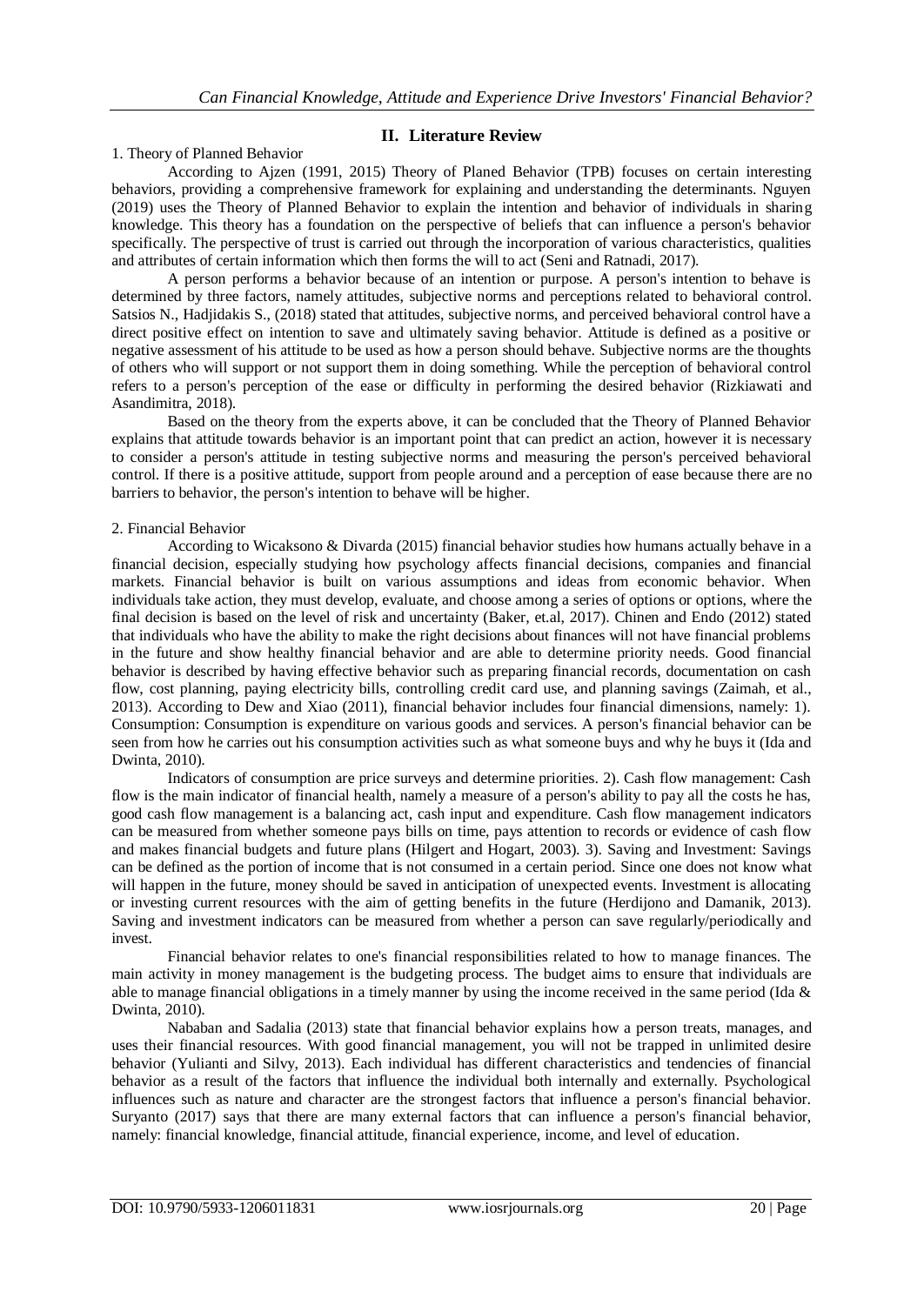Then the other factors that influence financial behavior are financial satisfaction (Robb and Woodyard, 2011), financial literacy (Scheresberg, 2013). And according to Grohmann et al (2015) states that financial behavior is influenced by 3 factors, namely financial literacy, numeracy and education quality.

# 3. Financial Knowledge

According to Chen and Volpe (1998), financial knowledge is knowledge to manage finances in making financial decisions. Kholilah and Iramani, (2013) Financial knowledge is a person's mastery of various things about the financial world. In managing one's personal finances one requires more than just financial knowledge: an individual needs confidence in one's own abilities, Farrell, Fry, & Risse (2016). The more mentally skilled a person (one's knowledge of finances) will be, the better management will be in making decisions. According to Lusardi et al., (2017), financial knowledge is the main determinant of wealth inequality in the stochastic life cycle model where financial knowledge allows individuals to better allocate all resources.

Woodyard et al. (2017), stated that a higher level of objective and subjective knowledge is a significant indicator of positive financial behavior and the avoidance of negative behavior. The results of the research by Ramalho & Forte (2019) in Brazil found that financial knowledge positively affects self-confidence, and both of them together positively affect financial behavior. Research by Cude et.al. (2019) found that Iranians did not perform well on basic or advanced financial knowledge questions, especially when it came to interest rates. The high financial knowledge that a person has will tend to have good financial behavior (Andrew & Linawati, 2014), and Norma & Meliza (2013) stated that financial knowledge is very important, not only for individual interests.

Someone with good financial knowledge will be better able to understand and handle financial problems. Currently, there are still many people who have minimal knowledge of finance. This limits their ability to manage income fluctuations, invest in health, education and other productive activities, and mitigate risks related to financial problems (BI, 2014).

Financial problems such as financial difficulties are not only caused by low individual income, but can also occur due to errors in managing finances (miss management) such as misuse of credit and lack of financial planning (Margaretha, 2015). The indicators used in this dimension are basic knowledge of personal finance, money management, credit and debt management, savings and investment and risk management.

### 4. Financial Attitude

Pankow (2003) defines financial attitude as a state of mind, opinion and judgment about finances. Financial Attitude owned by a person will help the individual in determining attitudes and behavior in financial matters, both in terms of financial management, personal financial budgeting, or how the individual's decisions regarding the form of investment to be taken. Every individual who always applies a financial attitude in his life will make it easier for the individual to determine his attitude and behavior in financial matters.

Herdjiono and Damanik (2016) stated that there is a relationship between financial attitude and the level of financial problems. According to Furnham and Argyle, (1998) Financial Attitude can be reflected by 6 concepts, namely: 1). Obsession is a person's mindset about money and his perception of the future to manage money well. 2). Power is a person's ability to use money as a tool to control other people and according to him money can solve problems. 3). Effort is the perspective of someone who feels he deserves money for what he has done. 4). Inadequacy is the point of view of someone who always feels that he does not have enough money. 5). Retention is the behavior of someone who does not have a tendency to not want to spend money. 6). Security is a very old-fashioned view of money such as the notion that money is better kept alone than saved in the bank.

Knowledge possessed by individuals can be applied based on their financial attitude. Financial attitude must be owned by individuals to help individuals in determining attitudes or behavior towards matters related to finance, both management, budgeting, and how decisions will be taken when making investments (Budiono, 2012). A good financial attitude will facilitate financial management and will not have an impact on poor financial management behavior that can cause various unwanted problems. This is what causes financial attitudes to be one of the determinants that make a person different from others because it affects a person's financial behavior (Ramalho & Forte, 2019).

Financial Attitude plays an important role in determining a person's financial behavior. Someone who is rational and more confident in financial matters affects financial behavior. Robb and Woodyard (2011) suggest that financial attitude is subjective and has a significant impact on financial behavior. The theory of financial behavior perspective in making a person's financial decisions tend to combine the influence of emotions into the decision-making process. The better a person's financial attitude, the better financial behavior in decision making.

According to Rajna et al. (2011) financial attitude is defined as a person's state of mind, opinion and assessment of his personal finances which is applied to the attitude. Financial attitude is a psychological tendency that is expressed when evaluating recommended financial management practices with some degree of agreement and disagreement. Attitude has three dimensions, namely: 1). Cognitive: is an opinion or belief of an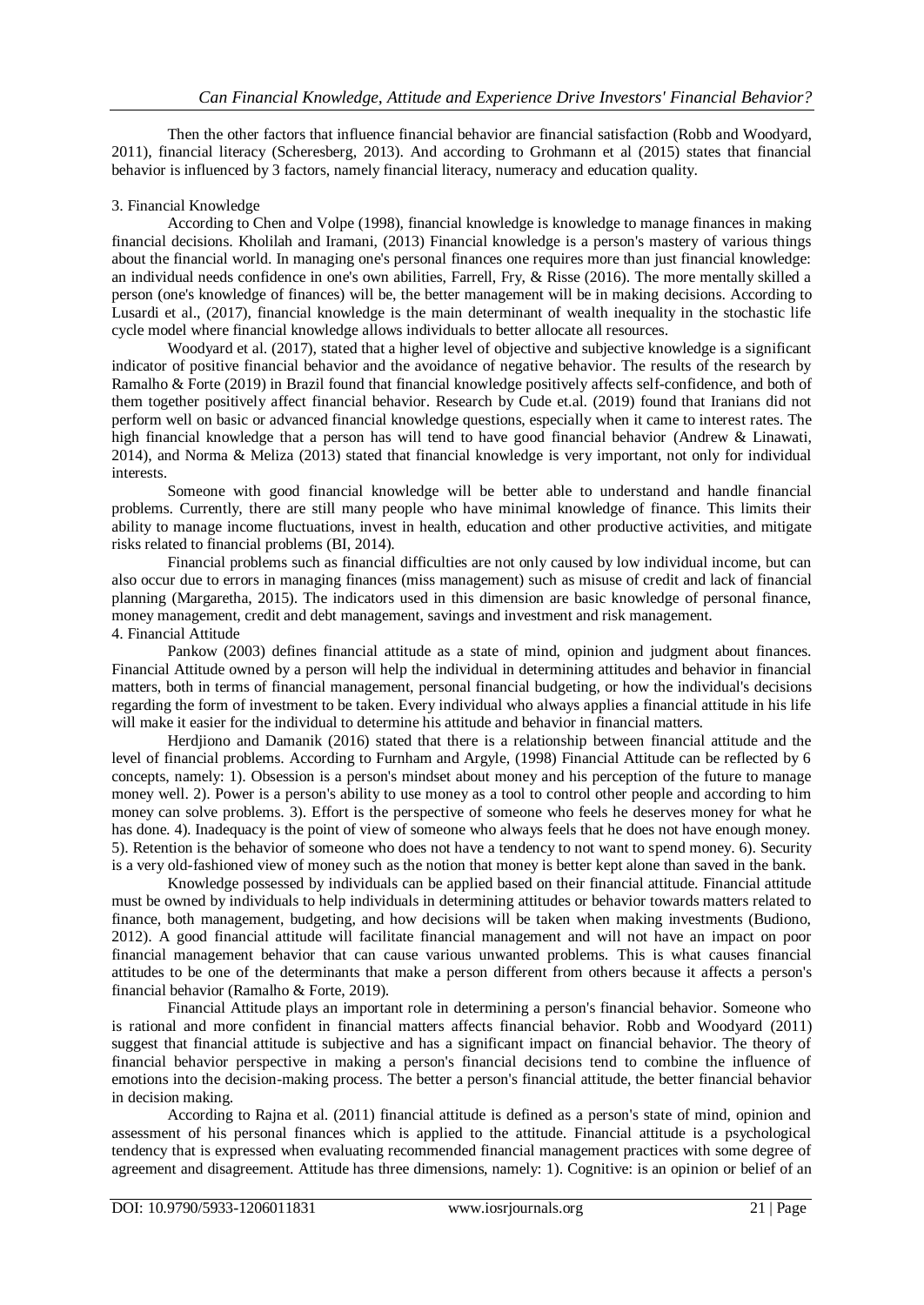attitude that determines the level for something more important than attitude. The indicators used in the cognitive are the mindset of using money well. 2). Affective (feeling) is an emotional that resides within each individual. Feelings are also interpreted as a statement of the attitude taken and determine the behavior that will be carried out by each individual. The indicators used in affective are the convenience of having money. 3). Behavior or action is a reflection of how the individual behaves in a certain way towards something or someone. The indicators are the mindset of using money well, the attitude of not feeling enough towards income and the attitude of not wanting to spend money.

#### 5. Financial Experience

Financial experience can be defined as events related to financial matters that have been experienced either for a long time or recently. Positive experiences about managing finances, social environment, and attitudes towards thrift play a role in financial management in the behavior of each individual in the future.

Someone is considered competent in terms of finance if they are able to use the knowledge they have and perfect that knowledge through education and experience (Moore, 2003). According to Putri (2020), financial experience is the ability to make judgments or investment decisions to determine investment planning and management to determine the usefulness of financial management for now and in the future. Planning and managing investments properly and correctly is to achieve success. Of course, in this case, success is meant to be peace, comfort in life for now and in the future.

## Hypothesis

H1: Financial Knowledge has an effect on Financial Behavior.

- H2: Financial Attitude has an effect on Financial Behavior.
- H3: Financial Experience has an effect on Financial Behavior.



**Fig. 1. Research Framework**

#### **III. Material And Methods**

The study period was from November 2018 to July 2019. The total respondent on the study are 100 investors.To obtain data for the preparation of this study, the respondents of this research are investors aged < 20 years to  $> 30$  with an income of Rp.1 million to  $>$  Rp.10 million.

1. **Study Design:** The research design used in this study is causal descriptive.

- 2. **Study Location**: DKI Jakarta province on the grounds that most investors in Indonesia came from Jakarta.
- 3. **Study Duration:** November 2018 to July 2019
- 4. **Sample size**: 100 investors.
- 5. **Sample size calculation:** Based on the results of calculations using the Slovin formula, the research sample for the population of 408,728 people is 100 investors. Percentage of allowances for inaccuracy due to error in sampling 0.1 (10%) and 95% confidence level.
- 6. **Subjects & selection method**: Determination of respondents was selected using the Probability Sampling method which provides equal opportunities for each member of the population to be selected as a sample using the Incidental Random Sampling technique.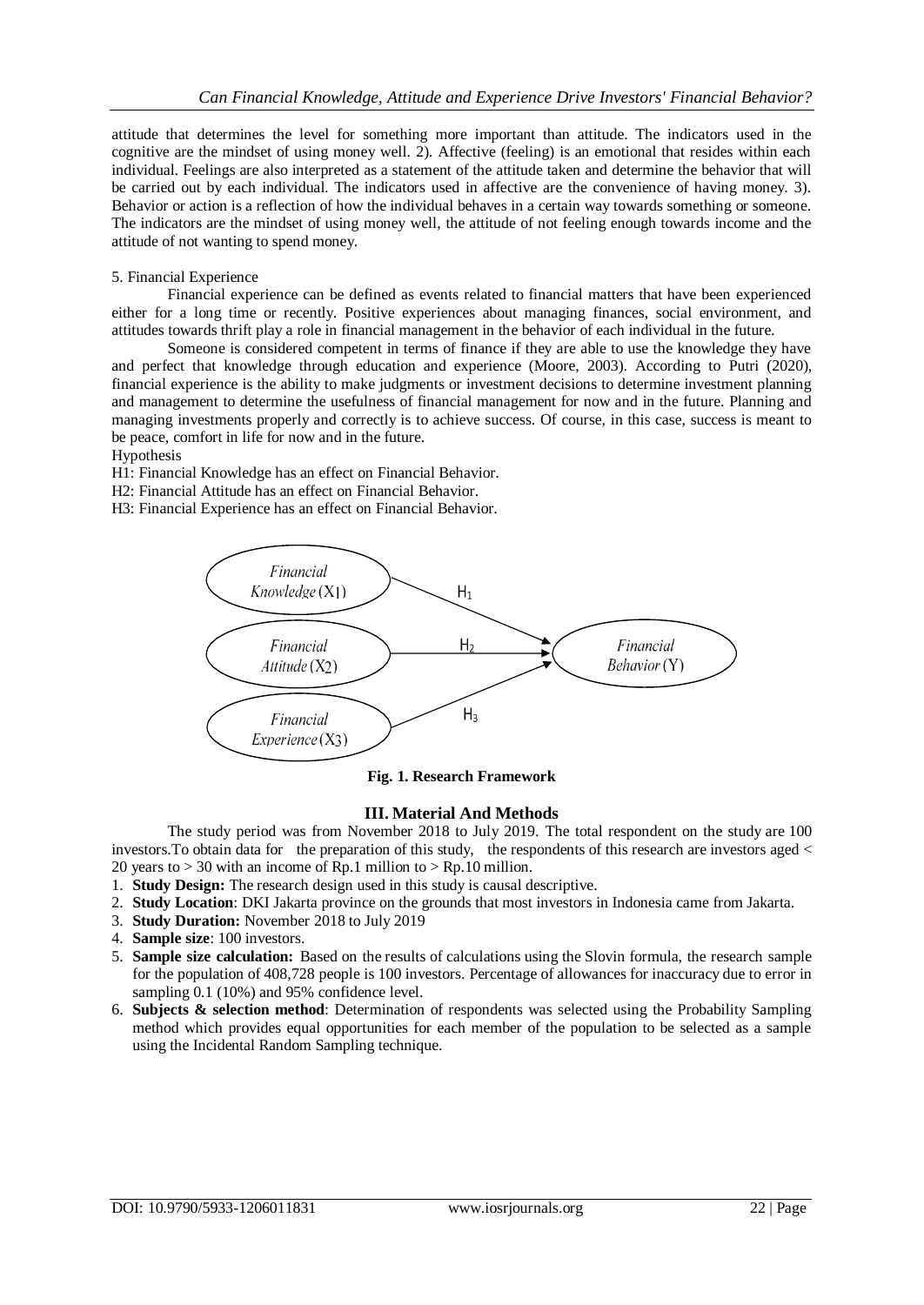#### **7. Operational Variables:**

| рсгаатнаг тагшилсэ.                                            |                                  | <b>Table 1: Operational Variables</b>                                                                                                                                 |                          |
|----------------------------------------------------------------|----------------------------------|-----------------------------------------------------------------------------------------------------------------------------------------------------------------------|--------------------------|
| <b>Variables</b>                                               | <b>Dimensions</b>                | <b>Indicators</b>                                                                                                                                                     | <b>Measurement Scale</b> |
| <b>Financial</b><br>Knowledge<br>(X1)<br>Margaretha,<br>(2015) | Knowledge of Managing<br>Finance | Basic knowledge of personal finance.<br>1.<br>2.<br>Money management.<br>3.<br>Credit and debt management.<br>Savings and investment.<br>4.<br>5.<br>Risk management. | Ordinal                  |
| <b>Financial</b><br>Attitude $(X2)$                            | Cognitive<br>Afective            | 1. Mindset of using money well.<br>1. Convenience of having money.                                                                                                    | Ordinal                  |
| Rajna, (2011)                                                  | <b>Behavior</b>                  | 1. Attitude of shopping satisfaction.<br>2. The attitude of not feeling enough towards income.<br>3.<br>The attitude of not wanting to spend money.                   |                          |
| <b>Financial</b><br><b>Experience</b><br>(X3)                  | Personal financial<br>experience | 1. Personal savings<br>2. Invest in financial institution products.<br>3. Loans.                                                                                      | Ordinal                  |
| <b>Financial</b><br><b>Behavior (Y)</b><br>Dew dan             | Consumption                      | 1.<br>Price survey.<br>2<br>Determine the priority scale.                                                                                                             | Ordinal                  |
| Xiao (2011)                                                    | Cash flow management             | 1.<br>Create and manage a budget.<br>2<br>Record cash flow.<br>3.<br>Pay bills on time.                                                                               |                          |
|                                                                | Savings and investment           | 1.<br>Saving regularly/periodically.<br>2<br>Making investment.                                                                                                       |                          |

- 8. **Data Collection Methods**: The data collection method in this study used survey techniques, to obtain opinions from individuals using a research instrument in the form of a questionnaire. Respondents have the freedom to provide answers or responses in accordance with their perceptions and the statements are prepared by researchers based on indicators of each research variable.
- 9. **Respondent's Descriptive:** The respondents of this study are investors who invest in the Indonesia Stock Exchange. Descriptive respondents in this study in the form of gender, age, education level, income, and occupation.
- 10.**Procedure methodology:** The initial stage of the questionnaire was distributed to investors and then collected data related to the research variables. Then the researchers processed the data using the SamrtPLS software and analyzed and tested hypotheses to determine the achievement of the objectives of this study. Finally, the researcher continued with the preparation of the research results and made conclusions.

#### **IV. Result**

#### **1. Descriptive Analysis**

a. **Respondent Description:** Based on the answers to the research questionnaire given to 100 respondents (investors in the Jakarta area), it can be seen that the general description of the characteristics of the respondents, such as: gender, age, and monthly income, is described in table 2. In terms of gender, it can be seen that 63 respondents were female or 63% and 37 respondents were male or 37%. So the sample used in this study is dominated by female investors. Furthermore, based on age, the largest number of respondents was aged 26-30 years, namely 40 respondents or 40% and the least was age <20 years, namely 2 respondents or 2%. So the respondents who became the object of this study were of productive age. Meanwhile, based on the monthly income of 100 respondents, the most are investors with a monthly income of 5,000,000 – 10,000,000, namely 68 respondents or 68%, while the least respondents with a monthly income of 1,000,000  $-3,000,000$  are as many as 3 respondents or 3%.

|                   | Frequency | Percent | <b>Valid Percent</b> | <b>Cumulative</b><br>Percent |
|-------------------|-----------|---------|----------------------|------------------------------|
| Gender            |           |         |                      |                              |
| Woman             | 63        | 63      | 63                   | 63                           |
| Man               | 37        | 37      | 37                   | 100.0                        |
| Total             | 100       | 100.0   | 100.0                |                              |
| Age               |           |         |                      |                              |
| $< 20$ years old  | 2         | 2.0     | 2.0.0                | 2.0                          |
| $21-25$ years old | 30        | 30.0    | 30.0                 | 32.0                         |
| 26-30 years old   | 40        | 40.0    | 40.0                 | 72.0                         |

| Table 2: Characteristics of Respondents by Gender, Age, and Monthly Income |  |  |  |  |
|----------------------------------------------------------------------------|--|--|--|--|
|                                                                            |  |  |  |  |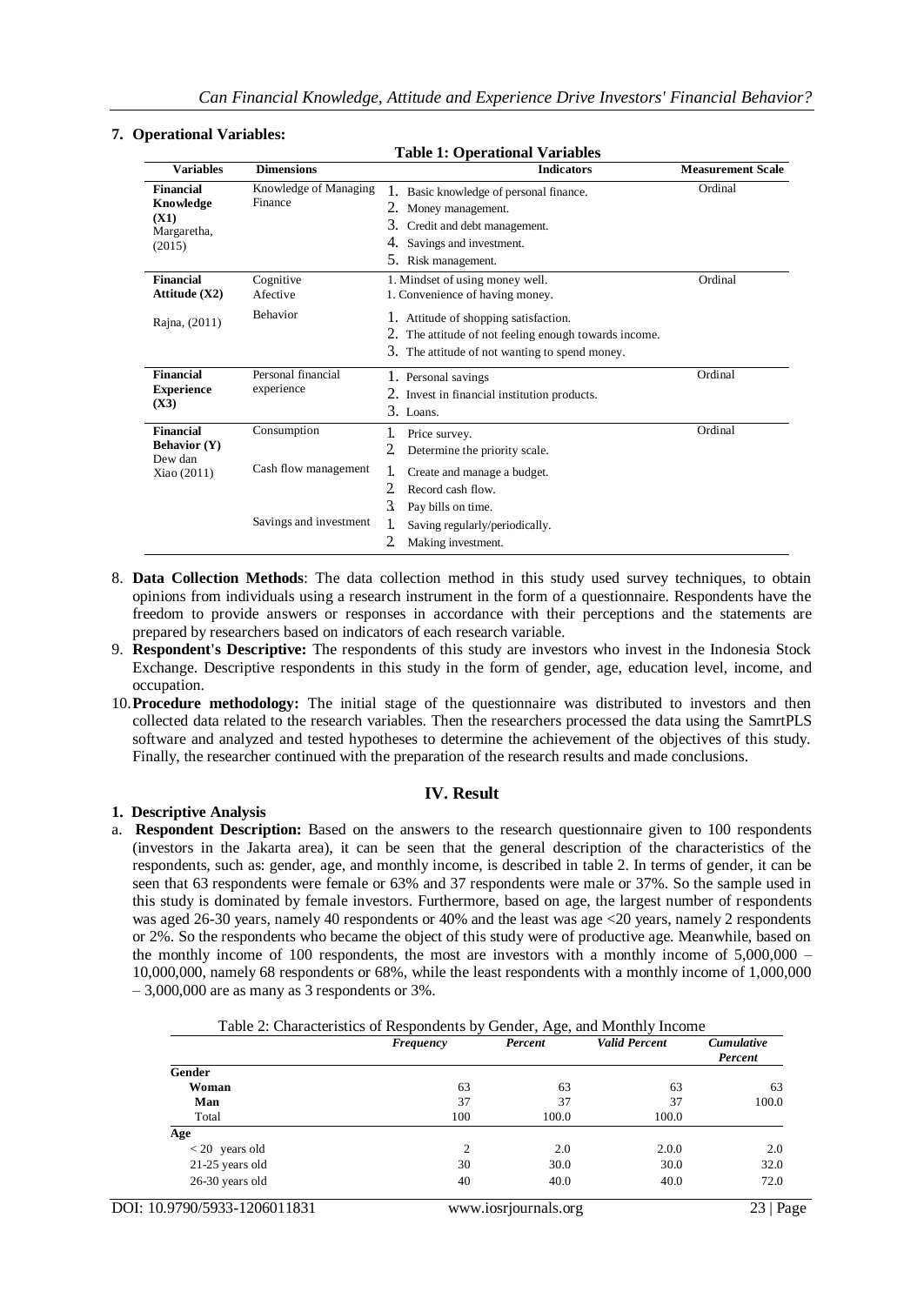| $>30$ years old          | 28  | 28.0  | 28.0  | 100.0 |
|--------------------------|-----|-------|-------|-------|
| Total                    | 100 | 100.0 | 100.0 |       |
| <b>Monthly Income</b>    |     |       |       |       |
| $1.000.000 - 3.000.000$  | 3   | 3.0   | 3.0   | 3.0   |
| $3.000.000 - 5.000.000$  | 12  | 12.0  | 12.0  | 15.0  |
| $5.000.000 - 10.000.000$ | 68  | 68.0  | 68.0  | 83.0  |
| >10.000.000              | 17  | 17.0  | 17.0  | 100.0 |
| Total                    | 100 | 100.0 | 100.0 |       |

Source: The data is processed from the questionnaire

- **b. Variable Description:**Descriptive statistics are used to interpret the average, highest value, lowest value, and standard deviation of financial knowledge, financial attitude, financial experience and financial behavior. Statistical data processed in this study were obtained from 42 instruments submitted to 100 respondents, obtained as follows:
- 1) Descriptive Financial Knowledge Variable Questionnaire Answers. Financial Knowledge which has the highest mean value is found in the statement "The benefits of making a personal budget can control income/expenditure" which is 4.63 with a standard deviation of 0.554, while the lowest mean value is in the statement "The installment period and interest rate need to be considered when buying goods on credit" is 3.75 with a standard deviation of 0.865. Knowledge of investors in the Jakarta area, especially knowing more about the benefits of making a budget and more considering installments and interest rates for buying goods on credit
- 2) Descriptive Answers to the Financial Attitude Variable Questionnaire. The Financial Attitude that has the highest mean value is found in the statement: Credit cards are used to overcome an urgent lack of funds." which is 4.51 with a standard deviation of 0.643, while the lowest mean value is in the statement "Able to manage personal finances without feeling afraid or worried" which is 3.92 with a standard deviation of 1.065. So the financial attitude of investors in the Jakarta area who are credit card owners tend to use them to solve urgent financial problems. And not many investors in the Jakarta area have a financial attitude where they have the ability to manage finances without feeling afraid or worried.
- 3) Descriptive Financial Experience Variable Questionnaire Answers. Financial Experience which has the highest mean value is found in the statement "Saving money for longterm goals such as education, housing and insurance." which is 4.34 with a standard deviation of 0.809, while the lowest mean value is in the statement "Receiving money loans to meet urgent needs" which is 3.67 with a standard deviation of 1,240. So investors in the Jakarta area have good financial experience who prefer to save money for long-term goals. And among these investors, few of them are willing to accept loans from other parties, and even then only for urgent needs.
- 4) Descriptive Financial Behavior Variable Questionnaire Answers.

The Financial Behavior variable which has the highest mean value is found in the statement "Setting the budget so that it can be used for one month is very important" which is 4.60 with a standard deviation value of 0.559, while the lowest mean value is in the statement "Always record daily/monthly expenses/expenditures regularly. chronological", which is 3.88 with a standard deviation of 1.127. So based on the financial behavior of investors in the Jakarta area, they really understand that the monthly budget is very important but pay less attention to recording expenses on a regular basis.

2. Testing Research Instruments

# a. Validity test

1) Convergent Validity: Based on Figure 2 the results of the PLS algorithm show that the indicators FK2, FK4, FK6, FK8, FK, 10, FA2, FA4, FA8, FB4, FB6, FB8, FB10, and FB14 have a loading factor value of less than 0.60. Therefore, these indicators will be omitted from the model. The output results of the correlation between indicators and their constructs are as shown in the following structural table and figure: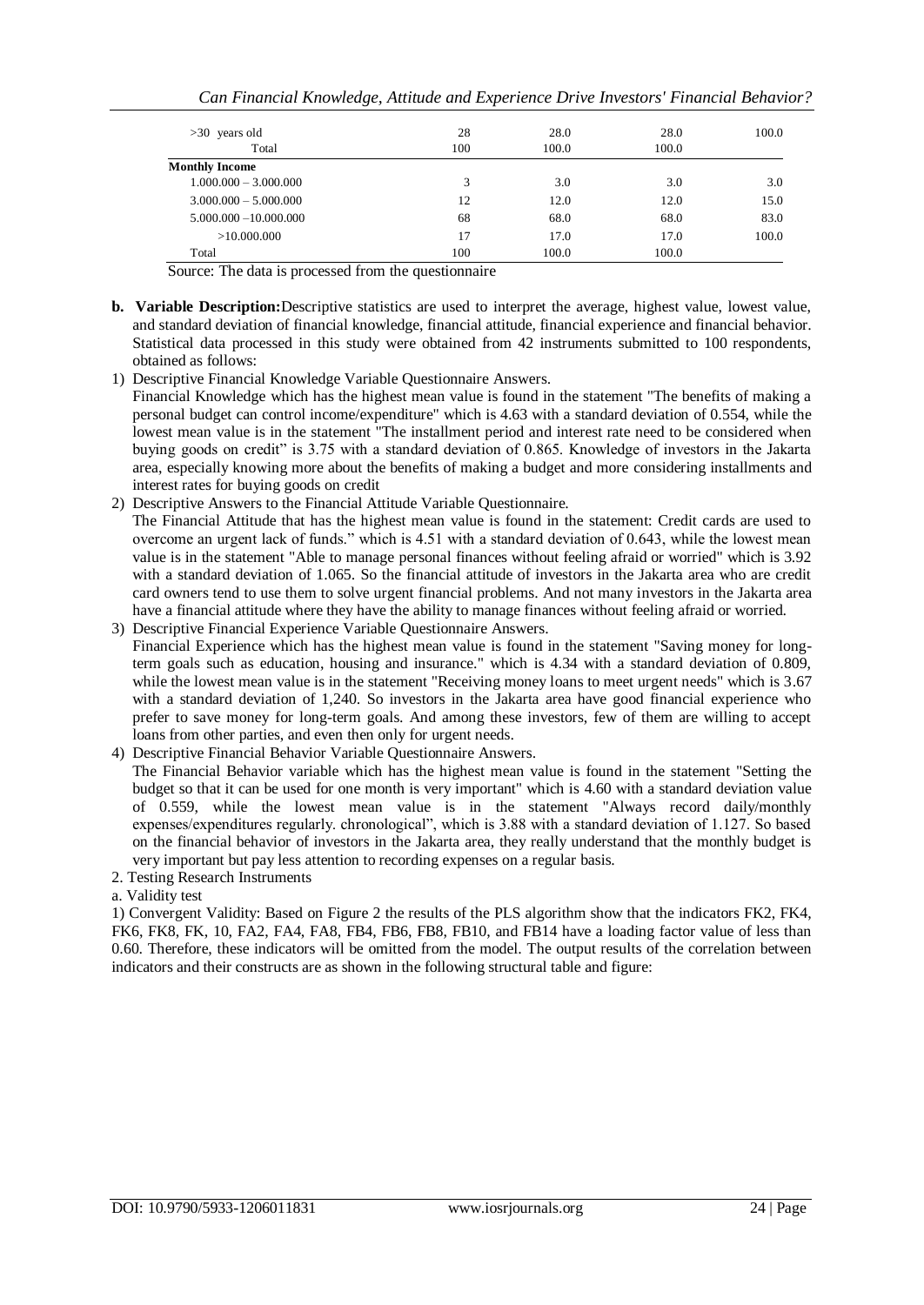

*Can Financial Knowledge, Attitude and Experience Drive Investors' Financial Behavior?*

Furthermore, the results of the PLS Algorithm (modification 1) indicator FA6, FA 10, FE2, FE4, FE6, FE8, FB2 and FB12 have a loading factor value of less than 0.60. the indicator is removed and the result is recalculated. The results of the modified convergent validity test in Figure 3 can be seen that all indicators have met convergent validity because they have a loading factor value above 0.60.



Figure 3: PLS Algorithm Results (modification 2)

Based on the results of calculations using the PLS Algorithm software for the indicators in the valid table, the AVE value and the AVE square value are obtained as shown in table 3 that the AVE value for all variables meets the required value, which is above 0.5. The lowest AVE value is found in the financial knowledge variable with a value of 0.735. By paying attention to the loading factor value and the AVE value in the table, the data of this study can be declared to have met the requirements of the convergent validity test.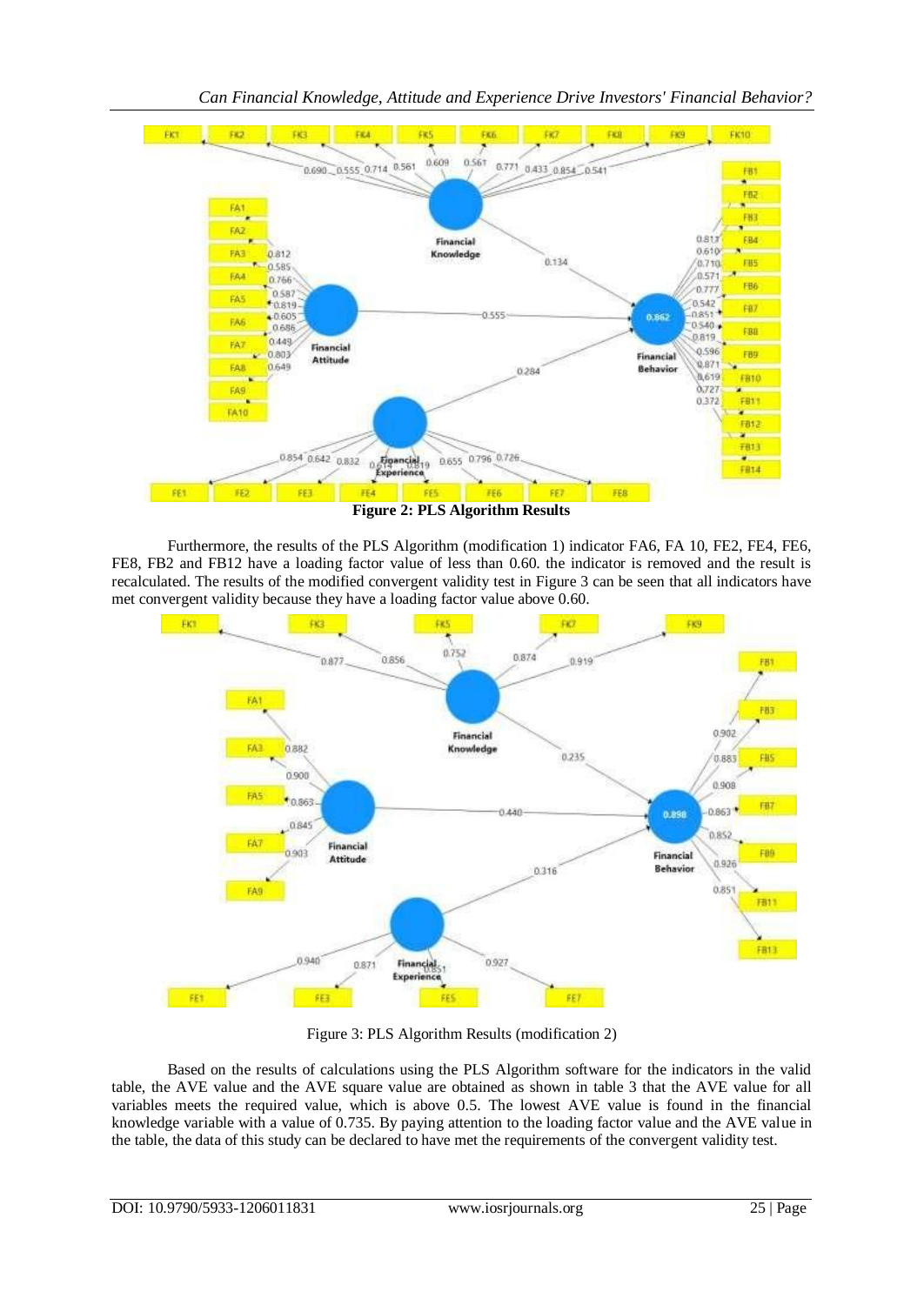| тане э. Ауе . тем           |            |
|-----------------------------|------------|
| Variable                    | <b>AVE</b> |
| <b>Financial Knowledge</b>  | 0.735      |
| Financial Attitude          | 0.773      |
| <b>Financial Experience</b> | 0,806      |
| <b>Financial Behavior</b>   | 0.781      |

**Table 3: AVE . Test**

Source: PLS Output

2). Discriminant Validity: Discriminant validity testing, namely reflective indicators can be seen in the cross loading between the indicators and their constructs. An indicator can be declared valid if the loading factor is highest for the intended construct compared to the loading factor for other constructs. So the latent construct predicts indicators in their block better than indicators in other blocks.

In Table 4, it can be seen that the correlation of the Financial Knowledge construct with its indicators (FK1 of 0.877, FK3 of 0.856, FK5 of 0.752, FK7 of 0.874 and FK9 of 0.919) is higher than the correlation of Financial Knowledge indicators with other constructs. Furthermore, the correlation of Financial Attitude with its indicators (FA1 of 0.882, FA3 of 0.900, FA5 of 0.863, FA7 of 0.855, and FA9 of 0.903) this proves that the indicator is higher than the correlation of the Financial Attitude indicator with other constructs, then the correlation of the Financial Experience construct with indicators (FE1 of 0.940, FE3 of 0.871, FE5 of 0.851, and FE7 of 0.927) this means that the indicator is higher than the correlation of the Financial Experience indicator with other constructs. The correlation between Financial Behavior constructs and their indicators (FB1 is 0.902, FB3 is 0.883, FB5 is 0.908, FB7 is 0.863, FB9 is 0.852, FB11 is 0.926, and FB13 is 0.851) which is higher than the correlation between Financial Behavior indicators and other constructs.

| Table 4: Discriminant Validity Test (Cross loadings) |                  |                  |                   |                 |  |  |  |
|------------------------------------------------------|------------------|------------------|-------------------|-----------------|--|--|--|
| <b>Indicator</b>                                     | <b>Financial</b> | <b>Financial</b> | <b>Financial</b>  | Financial       |  |  |  |
|                                                      | Knowledge        | Attitude         | <b>Experience</b> | <b>Behavior</b> |  |  |  |
| FK1                                                  | 0.877            | 0.777            | 0.748             | 0.770           |  |  |  |
| FK3                                                  | 0.856            | 0.838            | 0.706             | 0.749           |  |  |  |
| FK5                                                  | 0.752            | 0.607            | 0.568             | 0.680           |  |  |  |
| FK7                                                  | 0.874            | 0.756            | 0.775             | 0.793           |  |  |  |
| FK9                                                  | 0.919            | 0.838            | 0.798             | 0.835           |  |  |  |
| FA1                                                  | 0.785            | 0.882            | 0.729             | 0.801           |  |  |  |
| FA3                                                  | 0.806            | 0.900            | 0.736             | 0.803           |  |  |  |
| FA5                                                  | 0.724            | 0.863            | 0.764             | 0.815           |  |  |  |
| FA7                                                  | 0.845            | 0.855            | 0.764             | 0.843           |  |  |  |
| FA9                                                  | 0.750            | 0.903            | 0.771             | 0.782           |  |  |  |
| FE1                                                  | 0.764            | 0.751            | 0.940             | 0.792           |  |  |  |
| FE3                                                  | 0.713            | 0.708            | 0.871             | 0.751           |  |  |  |
| FE5                                                  | 0.689            | 0.747            | 0.851             | 0.771           |  |  |  |
| FE7                                                  | 0.849            | 0.861            | 0.927             | 0.879           |  |  |  |
| FB1                                                  | 0.854            | 0.842            | 0.854             | 0.902           |  |  |  |
| FB <sub>3</sub>                                      | 0.815            | 0.819            | 0.732             | 0.883           |  |  |  |
| FB <sub>5</sub>                                      | 0.862            | 0.834            | 0.784             | 0.908           |  |  |  |
| FB7                                                  | 0.721            | 0.789            | 0.797             | 0.863           |  |  |  |
| FB9                                                  | 0.703            | 0.759            | 0.712             | 0.852           |  |  |  |
| FB11                                                 | 0.787            | 0.867            | 0.862             | 0.926           |  |  |  |
| FB <sub>13</sub>                                     | 0.786            | 0.782            | 0.765             | 0.851           |  |  |  |

**Table 4: Discriminant Validity Test (Cross loadings)**

b. Reliability Test

1). Composite Reliability (CR): After testing the construct validity, the next test is the construct reliability test which is measured by two criteria, namely Composite Reliability (CR) and Cronbach's Alpha (CA) from the indicator block that measures the CR construct used to display good reliability. A construct is declared reliable if the composite reliability value and Cronbach's Alpha >0.6. The results of testing composite reliability and Cronbach alpha in Table 5 show a value  $> 0.6$ , which means that the value of each research variable is reliable.

|                              | <b>Table 5: Laten Variable Coefficients</b> |                              |               |  |  |
|------------------------------|---------------------------------------------|------------------------------|---------------|--|--|
|                              | Cronbach's Alpha                            | <b>Composite Reliability</b> | <b>Result</b> |  |  |
| Financial Behavior           | 0.953                                       | 0.962                        | Reliable      |  |  |
| Financial Attitude           | 0,926                                       | 0.944                        | Reliable      |  |  |
| Financial Experience         | 0,919                                       | 0.943                        | Reliable      |  |  |
| Financial Knowledge          | 0.909                                       | 0.933                        | Reliable      |  |  |
| Sumber: Output PLS           |                                             |                              |               |  |  |
| DOI: 10.9790/5933-1206011831 |                                             | www.iosrjournals.org         | $26$   Page   |  |  |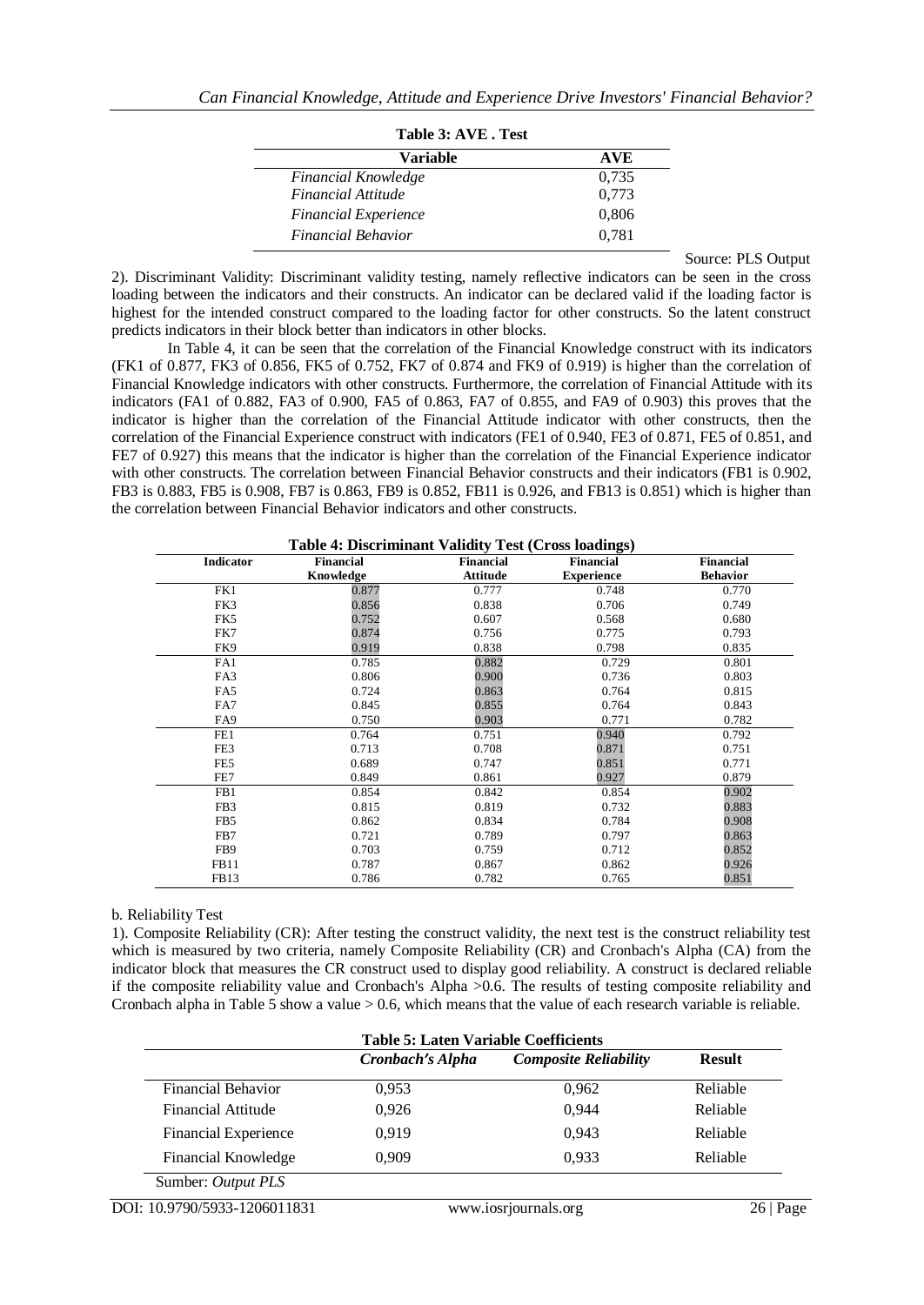## 2. Partial Least Square Analysis

a. Measurement Model Test Results (Outer Model)

The outer model looks at the relationship between variables and their indicators. The tests carried out on the analysis of the outer model are convergent validity, composite reliability, Average Variance Extracted (AVE) and Cronbach's Alpha.



b. Structural Model Testing Results (Inner Model)

After evaluating the model and it is found that each construct has met the requirements of Covergent Valdity, Discriminant Validity, and Composite Reliability, the next step is the evaluation of the structural model. The structural model was evaluated using R-square for the dependent construct, Stone-Geiser Q-square test for the relevant predictive.

The R-Square value of the financial behavior variable is 0.895, this means that 89.5% of variation or Financial Behavior is influenced by financial knowledge, financial attitude and financial experience, while the remaining 10.5% is explained by other reasons. Based on this, the results of the calculation of R2 show that R2 is strong.

Evaluate the model by looking at the predictive Q-square of relevance for the constructive model. Based on the calculation results, it is known that the Q-Square value is 0.895. This shows that the amount of diversity of research data that can be explained from this study is 89.5% and the remaining 10.5% is explained by other factors outside this study. So the observation model and parameter estimation produced in this study are very good

$$
Q-Square = 1 - (1-R2)
$$
  
= 1 - (1-0.895)  
= 1 - (0.105)  
= 0.895

c. Bootstrapping Results

In PLS, each relationship is tested by using a simulation using the bootstrapping method on the sample. The goal is to minimize the problem of abnormality in research. The test results with the bootstrapping method from PLS are as follows: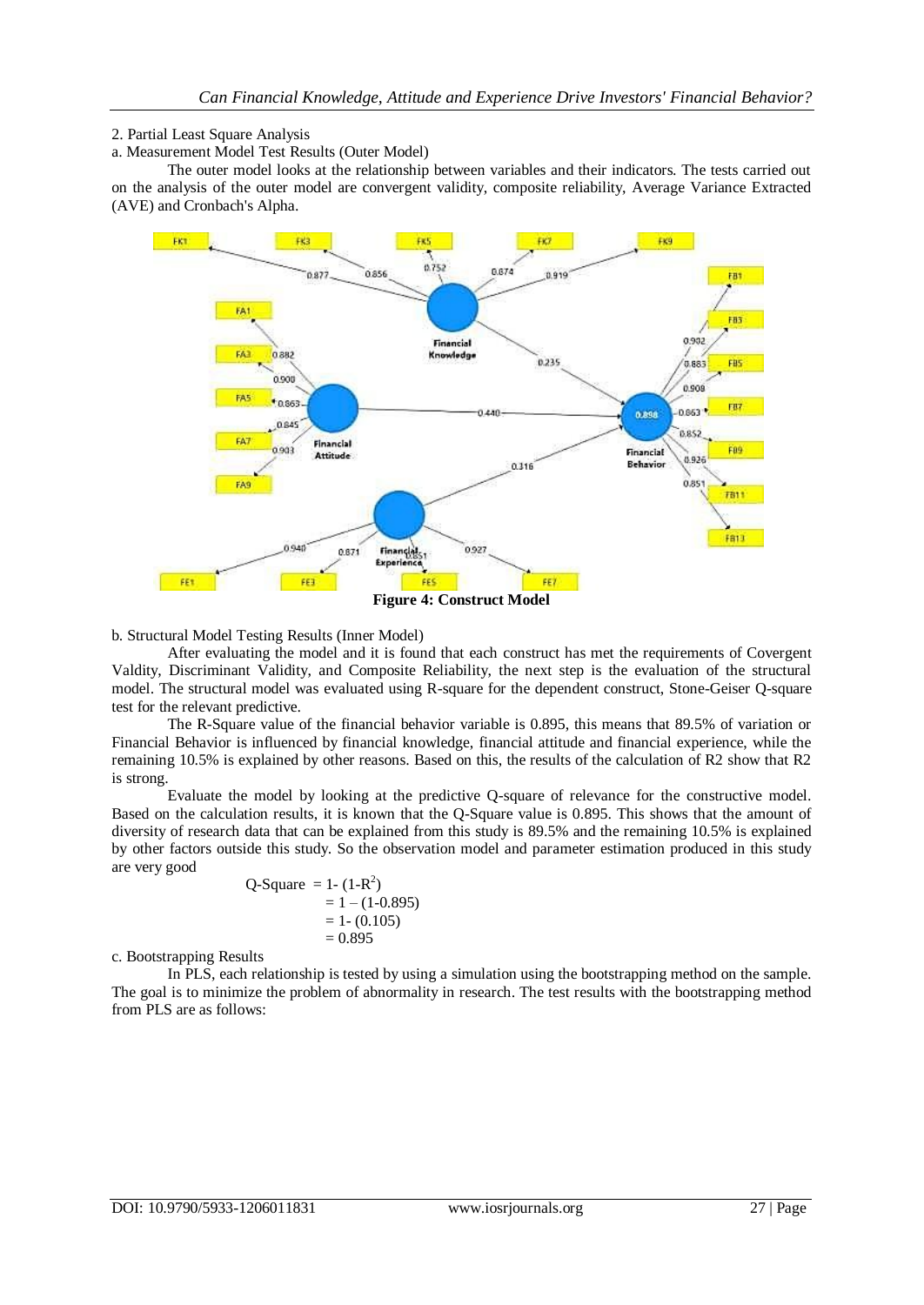

Meanwhile, the calculation results can be seen based on the following direct influence:

Based on table 6 shows the results of the PLS calculation which states the direct influence between variables. If T Statistics > 1.96 then the hypothesis is accepted (independent variables affect the dependent variable) and significant or not can be seen in the Path Coefficients table after Bootstrapping. If the T Statistics value is >1.96 at an error rate of 5%, it can be stated as follows:

- 1) Financial Knowledge has a significant positive effect on Financial Behavior with a T Statistics value > 1.96, which is 2.471.
- 2) Financial Attitude has a significant positive effect on Financial Behavior with a T statistic value > 1.96, which is 3.398.
- 3) Financial Experience has a significant positive effect on Financial Behavior with a T Statistic value > 1.96, which is 2.937.

| <b>Table 6: Hypothesis Testing</b>        |                             |                  |                   |          |                      |
|-------------------------------------------|-----------------------------|------------------|-------------------|----------|----------------------|
|                                           | Original<br><b>Standard</b> |                  |                   | P Values | Result               |
|                                           | <b>Sample</b>               | <b>Deviation</b> | <b>Statistics</b> |          |                      |
| Financial Knowledge > Financial Behavior  | 0.235                       | 0.106            | 2.471             | 0.027    | Positive-Significant |
| Financial Attitude > Financial Behavior   | 0.440                       | 0.134            | 3.398             | 0.001    | Positive-Significant |
| Financial Experience > Financial Behavior | 0.316                       | 0.109            | 2.937             | 0.004    | Positive-Significant |

#### Source: PLS Output

# **V. Discussion**

The discussion of the results of this study was carried out based on the analysis of Hypothesis Testing carried out by looking at the probability value and its t-statistics. For probability values, the t-table value for Alpha 5% is 1.96. So the criteria for acceptance of the hypothesis is when t-statistics  $>$  t-table. This test is intended to test the hypothesis which consists of the following 3 hypotheses:

1. The Effect of Financial Knowledge on Financial Behavior

Financial knowledge is influential in determining one's financial behavior. The more mentally skilled a person (high financial knowledge) will be, the better in decision-making. According to Margaretha (2015), financial problems such as financial difficulties are not only caused by low individual income, but can also occur due to errors in managing finances such as misuse of credit and lack of financial planning. An understanding of financial knowledge encourages someone to behave well in managing their finances for the long term. A person's high financial knowledge will tend to have good financial behavior (Andrew & Linawati, 2014).

Indonesian people do not invest or cannot access the capital market and money market because they do not have sufficient knowledge about it (Nababan & Sadalia, 2013). In contrast to the people of Jakarta who invest a lot, and it is very easy to access the capital market and have better knowledge than people in other regions of Indonesia. Descriptive investors in the Jakarta area who became respondents and the most numerous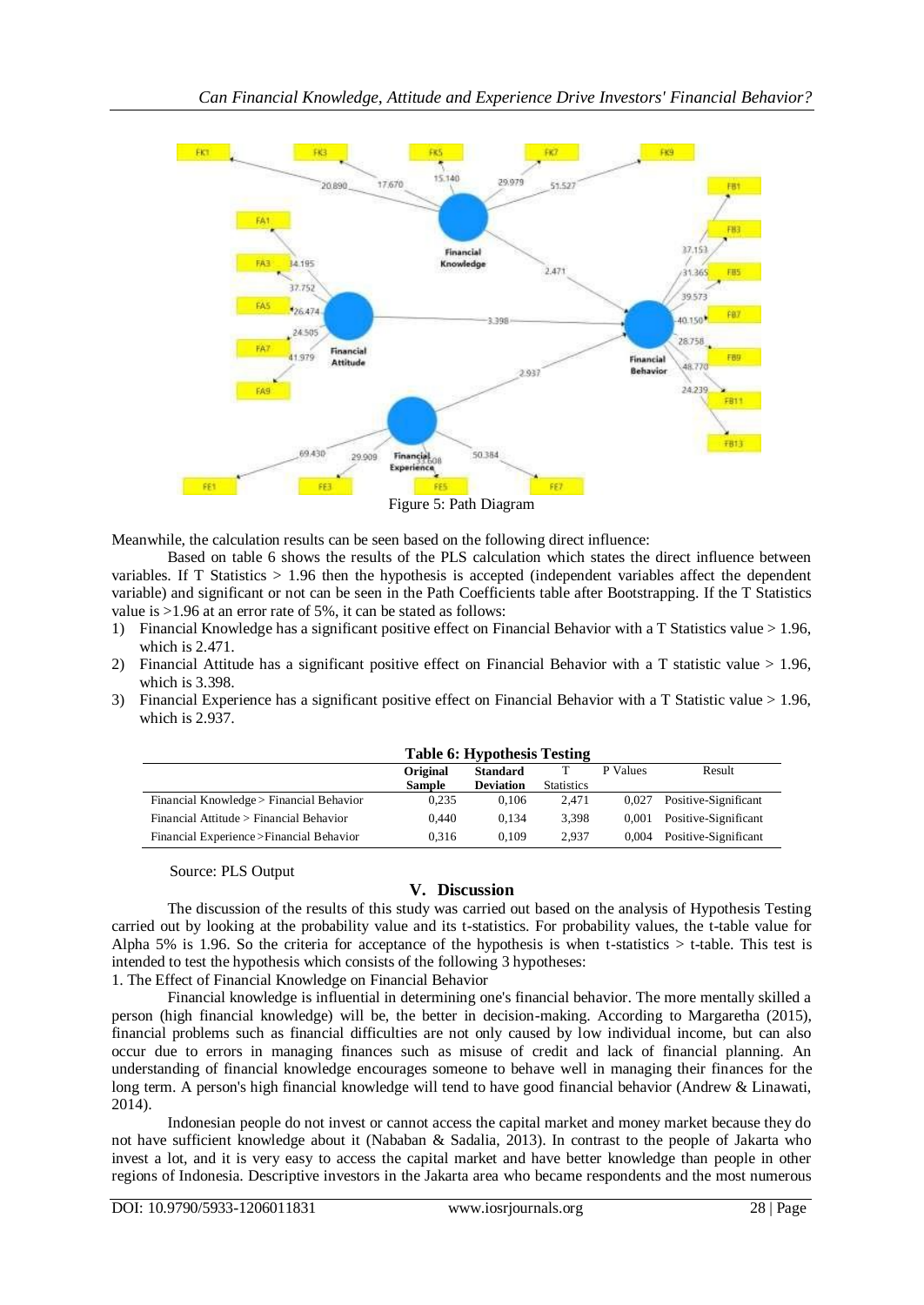in this study were female, aged 26 -30 years, and income from Rp. 5 million – Rp. 10 million. Have better financial knowledge according to the answer with the highest mean for the statement "The benefits of making personal budgets can control income/expenditures". This shows that the average level of financial knowledge of investors in the Jakarta area during Covid-19 is good.

Based on the results of hypothesis testing, it is known that the coefficient value of the financial knowledge path has a positive relationship to financial behavior. And the probability value also shows a significant effect. So that financial knowledge has a positive and significant influence on financial behavior. This means that if financial knowledge increases, there will be an increase in financial behavior and statistically has a significant effect. The results of this study are consistent with several studies conducted by Adiputra & Patricia (2020), Brilianti & Lutfi (2019), Ramalho & Forte, (2019), Lianto & Elizabeth (2018), Arifin, Kevin & Siswanto (2017), and Andrew & Linawati (2014) that financial knowledge has a positive and significant effect on financial behavior.

#### 2. The Influence of Financial Attitude on Financial Behavior

Based on the results of data processing with Smart-PLS version 3.0, it is known that financial attitude has a positive relationship to financial behavior. The results of hypothesis testing in this study showed that  $H_1$ was accepted where financial attitude had a positive and significant effect on financial behavior, or financial attitude had a unidirectional effect on financial behavior. This means that if the financial attitude increases, there will be an increase in financial behavior, and it has a significant effect. The results of this study indicate that financial attitudes during the COVID-19 pandemic can drive the financial behavior of investors in the Jakarta area.

Financial attitude influences in determining one's financial behavior is supported by the statement: Credit cards are used to overcome urgent lack of funds, which are answered with the highest average by most investors in the Jakarta area. Pankow (2003) defines financial attitude as a state of mind, opinion and judgment about finances. A person's financial attitude will help the individual in determining his or her attitude and behavior in terms of finance, both in terms of financial management, personal financial budgeting, or how the individual's decisions regarding the form of investment to be taken. Herdjiono and Damanik (2016) stated that there is a relationship between financial attitude and the level of financial problems. Zaki (2020) stated that nurturing the right financial attitude is also important to get good financial behavioral. Yap, Komalasari, & Hadiansah (2016) suggest that financial attitude is the most influential variable on financial management behavior. The results of this study are consistent with research conducted by Adiputra & Patricia (2020), Dwiastanti (2017), Listiani & Kurniawati (2017), and Mien & Thao (2015), that financial attitude has a positive and significant effect on financial behavior.

3. Effect of Financial Experience on Financial Behavior

In the hypothesis test, it is known that the results of H1 are accepted where financial experience has a positive and significant effect on financial behavior, meaning that financial experience has a direct effect on financial behavior, or in other words, if financial experience increases, there will be an increase in financial behavior and statistically has a significant effect. Someone is considered competent in terms of finance if they are able to use the knowledge they have and perfect that knowledge through education and experience (Moore, 2003). Financial experience is influential in determining a person's financial behavior. The more financial experience a person has, the better the behavior in managing finances, Ameliawati & Setiyani (2018). The results of this study indicate that financial attitudes during the COVID-19 pandemic can drive the financial behavior of investors in the Jakarta area.

The results of this study are consistent with the research results of Purwidianti & Tubastuvi (2019), Brilianti & Lutfi (2019), Ameliawati & Setiyani (2018), and Purwidianti & Mudjiyanti (2016) who found that financial experience had a positive and significant effect on financial behavior. The results of this study are not in accordance with the research findings of Dewanti & Haryono, (2021) which financial experience has no effect on financial management behavior.

#### **VI. Conclusion**

Based on the analysis and discussion on "Can Knowledge, Attitude and Experience in Finance Drive Investors' Financial Behavior in the Jakarta Area?" then the following conclusions can be drawn: Financial Knowledge has a positive and significant effect on Financial Behaviour. This means that the higher a person's financial knowledge, it can encourage better financial behavioral. Financial Attitude has a positive and significant effect on Financial Behavioral. This means that the more one's financial attitude increases, it can encourage better financial behavioral. Financial Experience has a positive and significant effect on Financial Behavioral. That is, the more financial experience an investor has, the better his financial behavior can be. The results of this study indicate that the financial knowledge, attitude, and experience can drive financial behavior of investors, especially in Jakarta during a COVID-19 pandemic.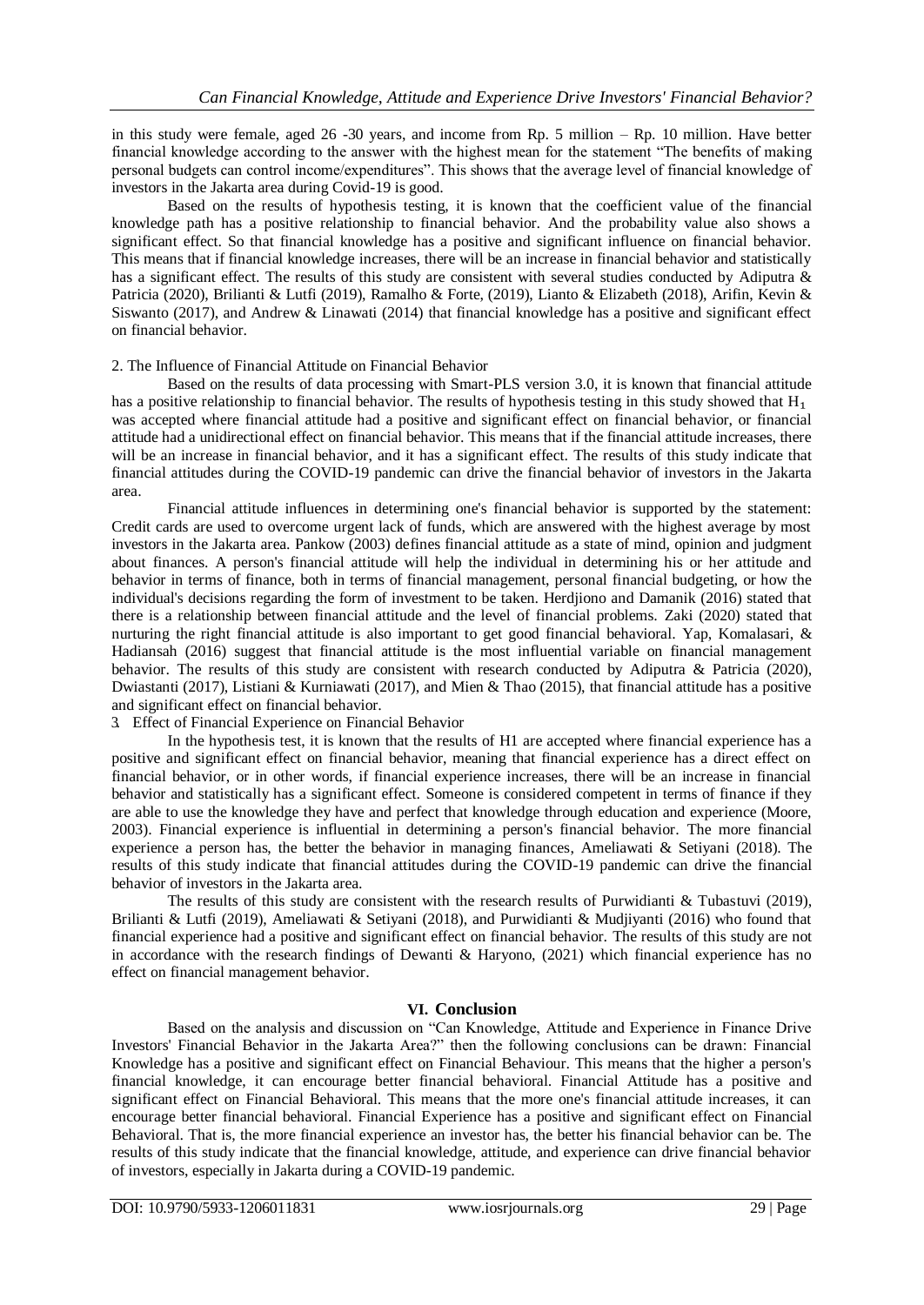#### **Suggestion**

Based on the results of the analysis and discussion that have been stated previously, the suggestions that can be given are as follows: The government or the Financial Services Authority is expected to increase the financial knowledge of Indonesian people through education and training, so that they do not make mistakes in making financial decisions and are wiser in managing their personal finances. For further research, they are recommended using more respondents. It is expected that the results obtained will be better because the element of data representation is higher than taking fewer samples.

#### **References**

- [1] Adiputra I.G.& Patricia E, 2020, The Effect of Financial Attitude, Financial Knowledge, and Income on Financial Management Behavior, Advances in Social Science, Education and Humanities Research, volume 439, 107-112.
- [2] Ajzen, I. (1991), "The theory of planned behavior", *Organizational Behavior and Human Decision Processes*, 50(2), 179-211. https://doi.org/10.1016/0749-5978(91)90020-T
- [3] Ameliawati M. dan Setiyani R., 2018, The Influence of Financial Attitude, Financial Socialization, and Financial Experience to Financial Management Behavior with Financial Literacy as the Mediation Variable, *[International Conference on Economics,](https://knepublishing.com/index.php/KnE-Social/issue/view/119)  [Business and Economic Education](https://knepublishing.com/index.php/KnE-Social/issue/view/119)* 2018 (ICE-BEES 2018), 811-832[, https://doi.org/10.18502/kss.v3i10.3174.](https://doi.org/10.18502/kss.v3i10.3174)
- [4] Andrew, V., & Linawati, N. (2014). Relationship between Demographic Factors and Financial Knowledge with Financial Behavior of Private Employees in Surabaya. *FINESTA*, 2(2), 35-39.
- [5] Arumsari I, Fauzi I, Maruf M.A, & Bigwanto M., 2021, Economic or Public Health? Southeast Asia's Tackling of COVID-19 a Year Later, Kesmas: National Public Health Journal, 16(1), 90-96. p-ISSN: 1907-7505, e-ISSN: 2460-0601, SINTA-S1 accredited.
- [6] Arifin, A. Z., Kevin, & Siswanto, H. P. (2017). The Influence of Financial Knowledge, Financial Confidence and Income on Financial Behavior among The Workforce in Jakarta. *MIX: Jurnal Ilmiah Manajemen*, 7(1), 37-47.
- [7] Asaad, C. T. (2015). Financial literacy and financial behavior: Assessing knowledge and confidence*. Financial Services Review*, 24(2015), 101–117.
- [8] Baker, H. K., Fillbeck, G. & Ricciardi, V. (2017). Financial Behavior: Players, Services, Products and Markets. United States of America: Oxford University Press.
- [9] Baker, K., De Ridder, A. & De Vries, A. (2018), "Stockholdings of first-time and more experienced investors", *Review of Behavioral Finance*, 10(2), 146-162. https://doi.org/10.1108/RBF-11-2016-0077
- [10] BI. (2014). Edukasi>Pages. Retrieved from www.bi.go.id: https://www.bi.go.id
- [11] Brilianti T. R., & Lutfi L. 2019, The effect of financial knowledge, financial experience, and income on family financial behavior, *Journal of Business and Banking*, 9(2), 197-213, ISSN 2088-7841.
- [12] Budiono.T. (2015). The Relationship of Financial Attitude, Financial Behavior, & Financial Knowledge to Undergraduate Students at Atmajaya University Yogyakarta.
- [13] Cude, B.J., Swarn, C. and Jamal, T. (2019), "Financial knowledge among Iranian investors", *International Journal of Consumer Studies*, 43(6), pp. 503-513.
- [14] Chen, G., Kim, K. A., Nofsinger, J. R., & Rui, O. M. (2007). Trading performance, disposition effect, overconfidence,
- representativeness bias, and experience of emerging market investors. *Journal of Behavioral Decision Making*, 20(4), 425–451 [15] Chen, H., & Volpe. (1998). An Analysis of Personal Financial Literacy Among College Students. Financial Services Review, 35- 39.
- [16] Chinen, K., & Endo, H. (2012). Effect of Attitude and backgrounds on Personal Financial Ability: A Survey in the United States. *International Journal of management*, 29 (2), 778-791.
- [17] Dew, J., & Xiao, J. (2011). The Financial Management Behavior Scale: Development and Validation. *Journal of Financial Counseling and Planning*, 22(1), 43-59.
- [18] Dewanti V.P, & Haryono N. A, 2021, Effect of Financial Socialization, Financial Knowledge, Financial Experience on Financial Management Behavior with Locus of Control as a Mediation Variable on Paylater Users, JIM: Journal of Management Science, 9(3).
- [19] Dwiastanti, A. (2017). Analysis of financial knowledge and financial attitude on locus of control and financial management behavior. *MBR* (*Management and Business Review*), 1(1), 1-8. https://doi.org/10.21067/mbr.v1i1.2043.
- [20] Farrell L., Fry T R.L., & Risse L., (2016), The significance of financial self-efficacy in explaining women's personal finance behaviour, *Journal of EconomicPsychology*, 54(2016), Pages 85-99, ISSN 0167-4870, https://doi.org/10.1016/j.joep.2015.07.001.
- [21] Fornell, C and Larcker, D. F. (1981). Evaluating Structural Equatuion Models with Unobservable Variables and Measurement Error. *Journal of Marketing Research*, 18 (1): 39-50.
- [22] Frijns, B., Gilbert, A., & Tourani-Rad, A. (2014). Learning by doing: The role of financial experience in financial literacy. *Journal of Public Policy*, 34(1), 123-154. doi:10.1017/S0143814X13000275
- [23] Furnham, A. and Argyle, M. (1998), *The Psychology of Money*, Routledge, London
- [24] Garg, N. & Singh, S. (2018), "Financial literacy among youth", *International Journal of Social Economics*, 45(1), 173-186. <https://doi.org/10.1108/IJSE-11-2016-0303>
- [25] Ghozali, I. (2014). *Structural Equation Modeling, Alternative Method with Partial Least Square (PLS)*. Edition 4. Semarang: Diponegoro University Publishing Agency.
- [26] Hair, J.F. Jr, Hult, G.T.M., Ringle, C.M. and Sarsted, M. (2017), *A Primer on Partial Least Squares Structural Equation Modeling (PLS-SEM)*, 2nd ed., Sage, Los Angeles.
- [27] Herdjiono, I., & Damanik, L. A. (2016). Impact of Financial Attitude, Financial Knowledge, Parental Income on Financial Management Behavior*. Jurnal Manajemen Teori dan Harapan*, 9(3), 226-241. http://dx.doi.org/10.20473/jmtt.v9i3.3077.
- [28] Hogarth, J. M., & Hilgert, M. A. (2003). Financial Knowledge, Experience, and Learning Preferences: Preliminary Resultd from a New Year Survey on Financial Literacy. *Federal Reserve Buletin*, 1-7.
- [29] Ida, & Dwinta, C. Y. (2010). The Influence of Locus of Control, Financial Knowledge, Income on Financial Management Behavior. *Journal of Business and Accounting*, 12(3), 131-144.
- [30] Kholilah, N., & Iramani, R. (2013). Study of Financial Management Behavior in Surabaya Society, *Journal of Business and Banking*, 3(1), 69-80.
- [31] Kim, K.T., Anderson, S.G. and Seay, M.C. (2019), "Financial knowledge and short-term and long-term financial behaviors of millennials in the United States", *Journal of Family and Economic Issues*, 40 (2), 194-208.